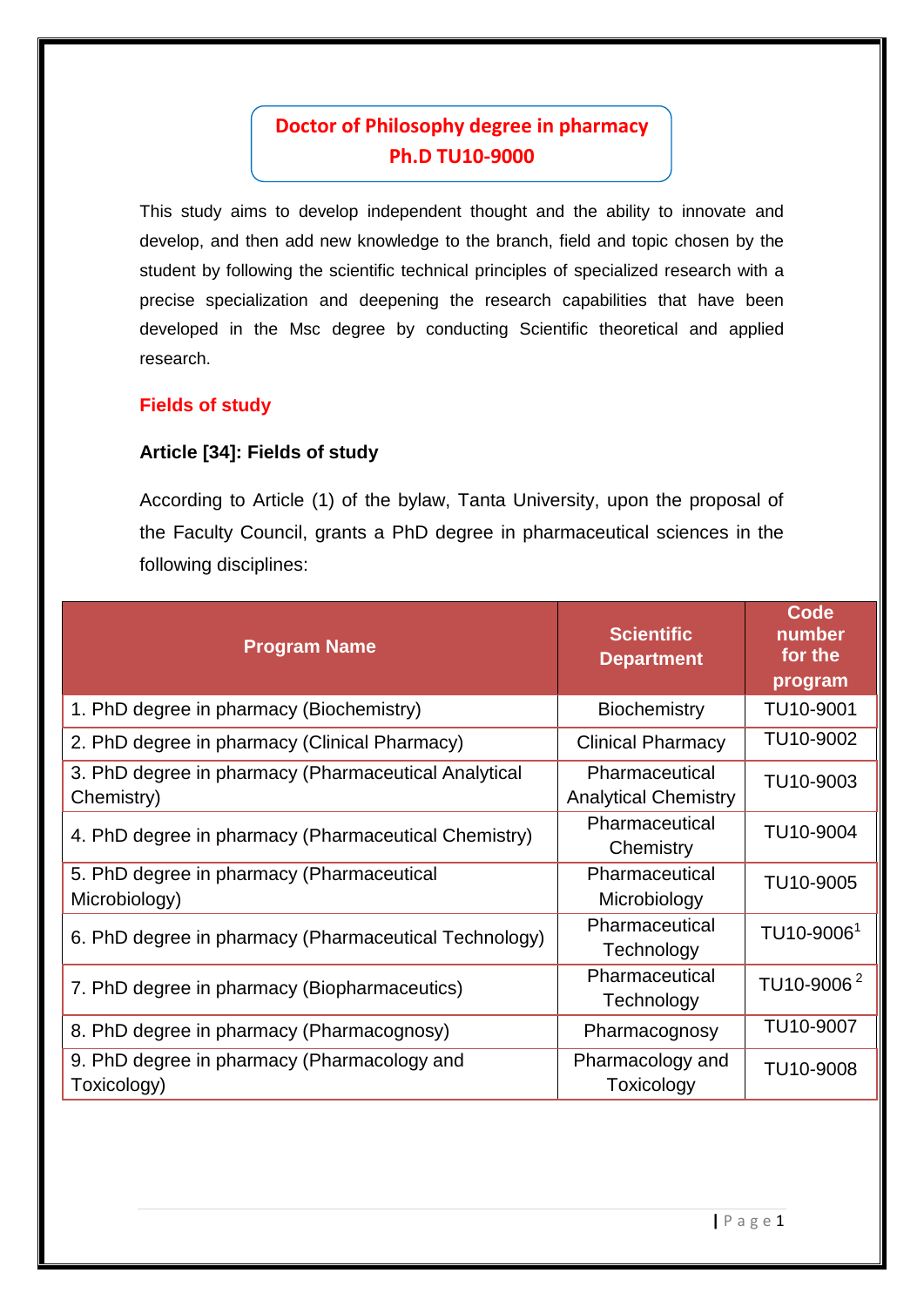# **Registration rules:**

- A. Registration for the Ph.D. in Pharmaceutical Sciences degree begins at any time of the year
- B. In order for a doctoral student to register, he must have a Msc degree in science for pharmacy or a Msc in pharmacy in the field of specialization from one of the Faculties of Pharmacy in Egyptian universities or any equivalent degree from another scientific institute recognized by the Supreme Council of the Universities recognized in Arab countries
- C. In order for the student to register for the Doctor of Philosophy degree in Pharmacy, he must have a certificate of proficiency in the English language or pass a computer course or an international Computer Driving Licence (ICDL) as a condition for registering a Msc or PhD thesis according to the rules of the university

## **Study Duration:**

- A. The minimum limit for granting a PhD degree is two years (twenty four months) from the date of the university's Graduate Studies Council approval of the registration.
- B. The maximum limit for awarding a Msc degree is five Gregorian years from the date of registration, taking into account the cases of suspension of registration, and it is permissible to extend the registration to a maximum of three years in the Gregorian calendar based on a report from the principal supervisor and approval of the relevant department council, the Graduate Studies and Research Committee and the College Board. The period of suspension of registration Within this period, determined by the College Board and the Studies Council based on the request of the supervisors and the approval of the concerned department, is not counted within this period.

# **Study Program:**

A. The student conducts a research on a subject specified by the main supervisor and is estimated for him as a minimum of 60 credit hours and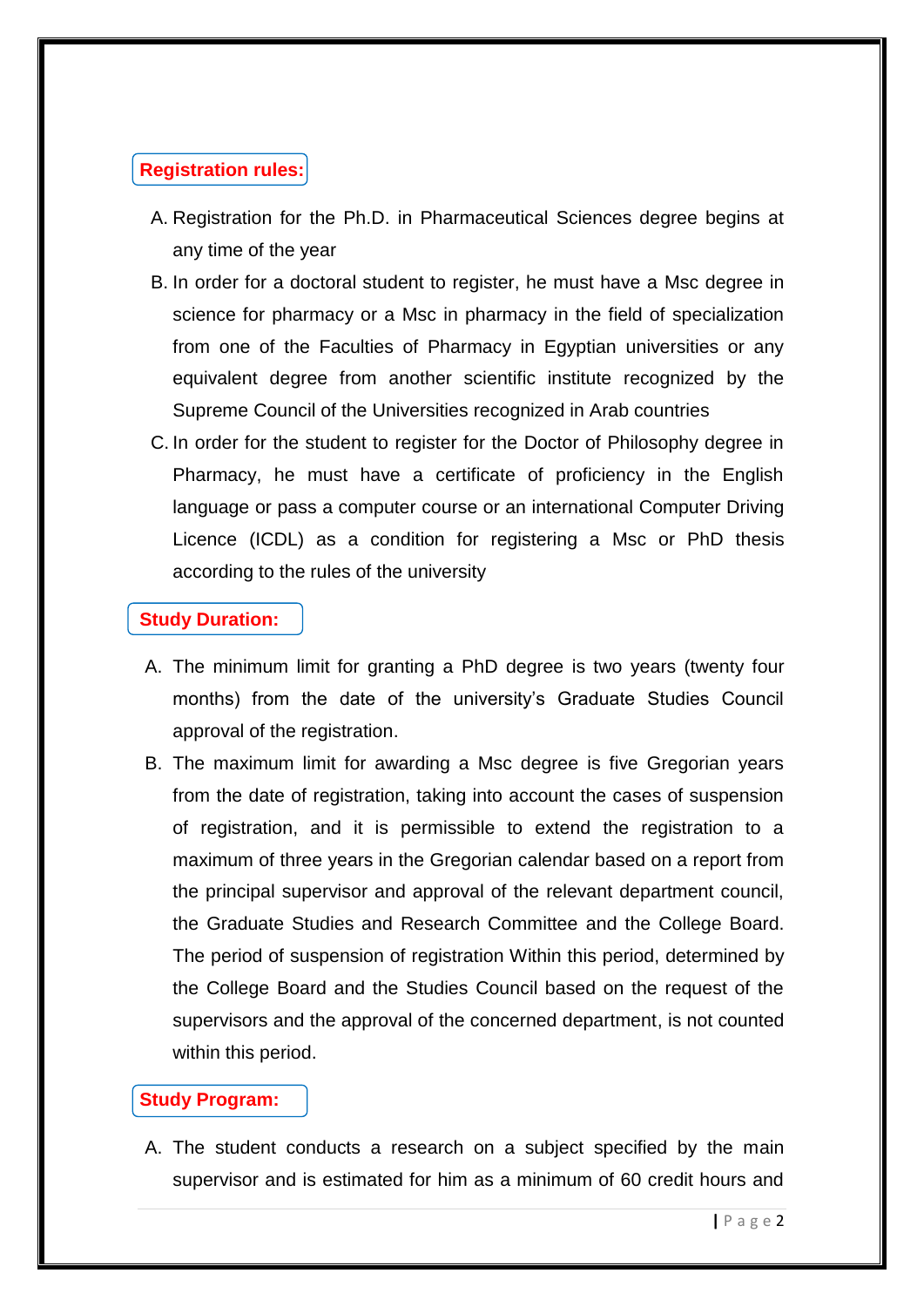is approved by the relevant department council, the Graduate Studies and Research Committee and the College Board. The student presents his research results in a thesis and is estimated to have 10 credit hours, provided that the student registers a number of credit hours required each semester.

- B. The student submits a thesis with the results of the research, which represents a new addition in the branch of specialization, taking into account the time period stipulated in Paragraph B of Article (43) of the **Regulations**
- C. The scientific departments may impose specialized courses or training courses whose number of approved hours does not exceed 16 hours and the student has to success in them, when the subject of the research is in a field that the student has not previously studied or the need for special courses recommended by the supervisory committee unanimously and then the approval of all members of supervision committee then approval of the Graduate Studies and Research Committee and the college council are in each case separately, so that the average of his grade points is not less than 3, and these hours are calculated within the hours prescribed for the program.

### **Degree Awarding Rules:**

According to the approval of the Faculty Council and the Graduate Studies and Research Committee, and based on the recommendation of the relevant department council, the University Council grants the degree of Doctor of Philosophy in the field of specialization if the student fulfills the following conditions:

- A. At least two years have passed since the date of registration (approval of the University Graduates Council)
- B. That the student succeeds, before discussing his thesis, in the comprehensive examination in the field of specialization
- C. Accept the thesis from the Judging and Recommendation Committee for awarding the degree

Article (47): Comprehensive Examination for Ph.D. students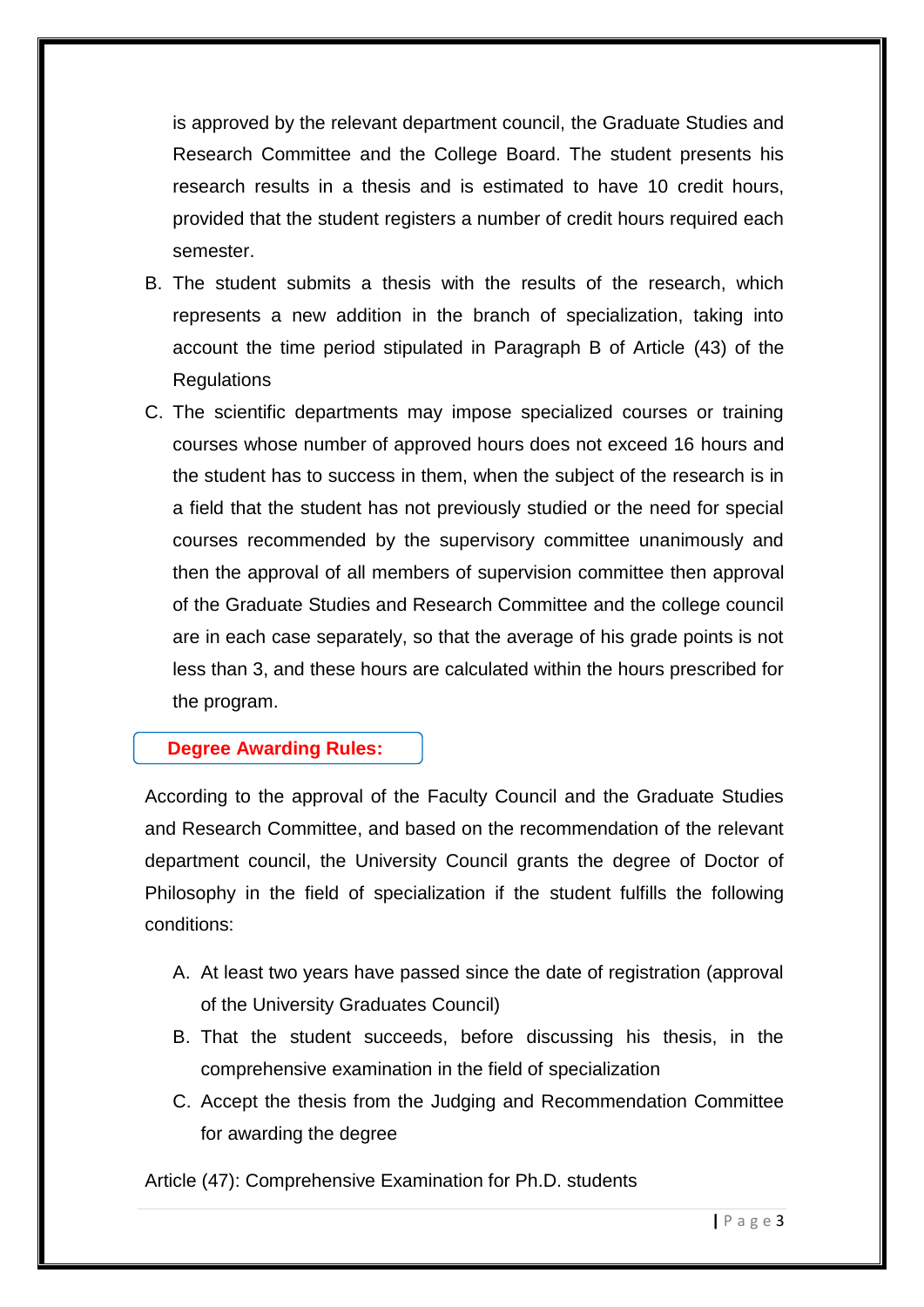- 1. The comprehensive examination shall be of a comprehensive, integrative nature, aiming to measure the student's ability to link between the various basic and advanced concepts that he has written from various knowledge and employ them in solving scientific and applied problems in his field
- 2. The Department Council undertakes, with regard to the comprehensive examination, the following:
	- A. Organizing the exam and managing its affairs
	- B. Determine the areas covered by the comprehensive examination, and suggest the necessary references and readings for that.
	- C. Recommending to the faculty council to form a committee of faculty members, specialists in the subject of the examination, to carry out questions and correct answers, provided that a decision is made to form the committee by the council.
	- D. Submit the comprehensive examination results to the Dean of the College, who in turn submits them to the College Board for approval
- 3. The student is allowed to admit to the comprehensive examination after at least one year has passed from the date of registration of the thesis. The comprehensive examination consists of two parts in the same session, and each part of them consists of a two-hour written exam and an oral exam, and the exam is held during the examination period for each semester, including the summer semester, if exist, and the grades of each part are distributed as follows (70% Written, 30% oral)
- 4. The student may sit for the comprehensive examination after completing the prescribed courses, if any, provided that his cumulative GPA in these subjects is not less than (3) points.
- 5. The committee to judge the thesis is not formed until after the student passes the comprehensive exam, that is, he attains a total of written and oral scores of no less than 60% of the total score for each part, provided that the written score in each part is not less than 50% of the written score.